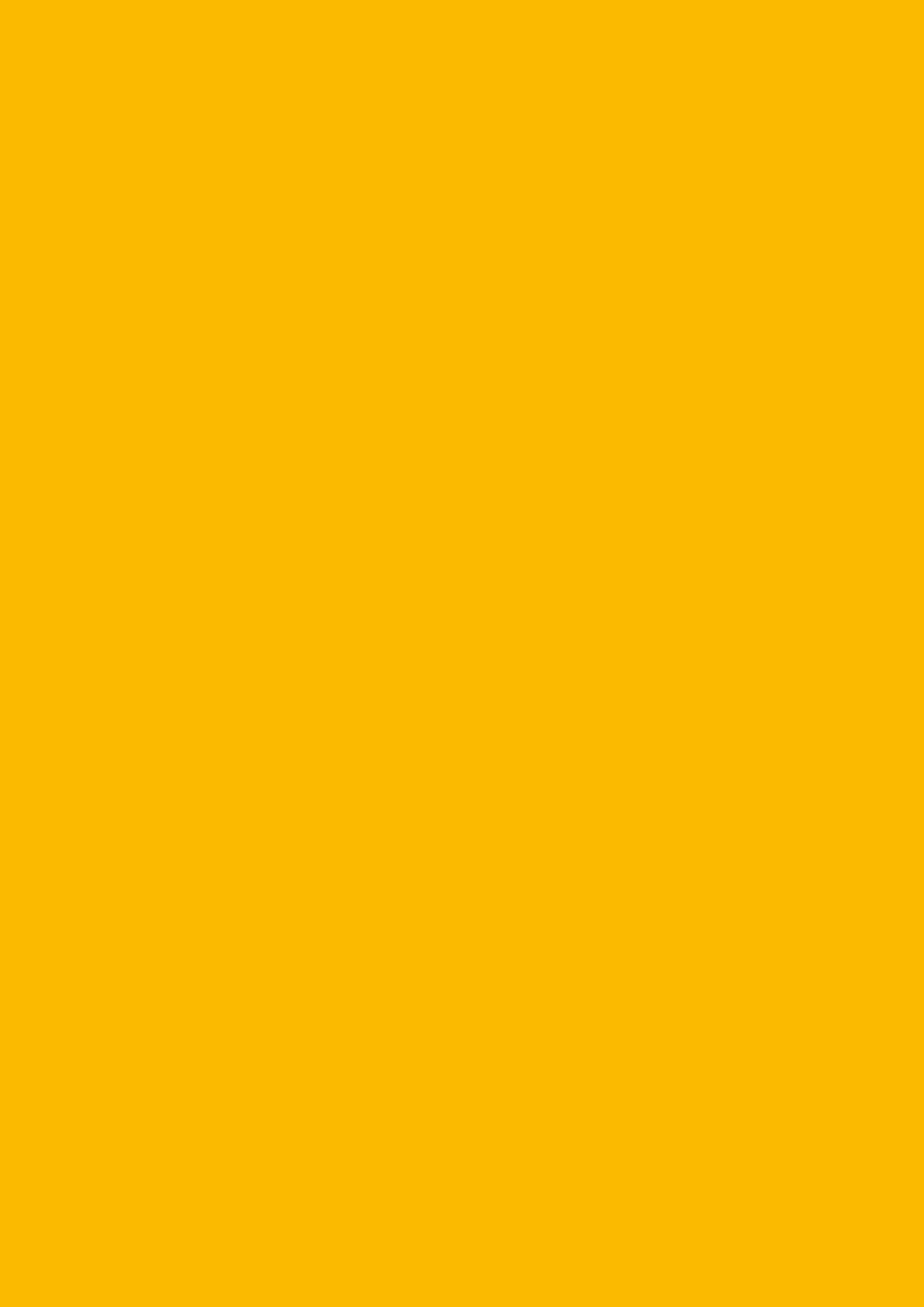## Contents

| 1              |     |  |  |  |
|----------------|-----|--|--|--|
| $\overline{2}$ |     |  |  |  |
|                | 2.1 |  |  |  |
|                |     |  |  |  |
| 3              |     |  |  |  |
|                |     |  |  |  |
|                |     |  |  |  |
| $\overline{4}$ |     |  |  |  |
|                | 4.1 |  |  |  |
|                |     |  |  |  |
|                |     |  |  |  |
|                | 4.4 |  |  |  |
|                | 4.5 |  |  |  |
|                | 4.6 |  |  |  |
|                | 4.7 |  |  |  |
|                | 4.8 |  |  |  |
|                | 4.9 |  |  |  |
|                |     |  |  |  |
|                |     |  |  |  |
| 5              |     |  |  |  |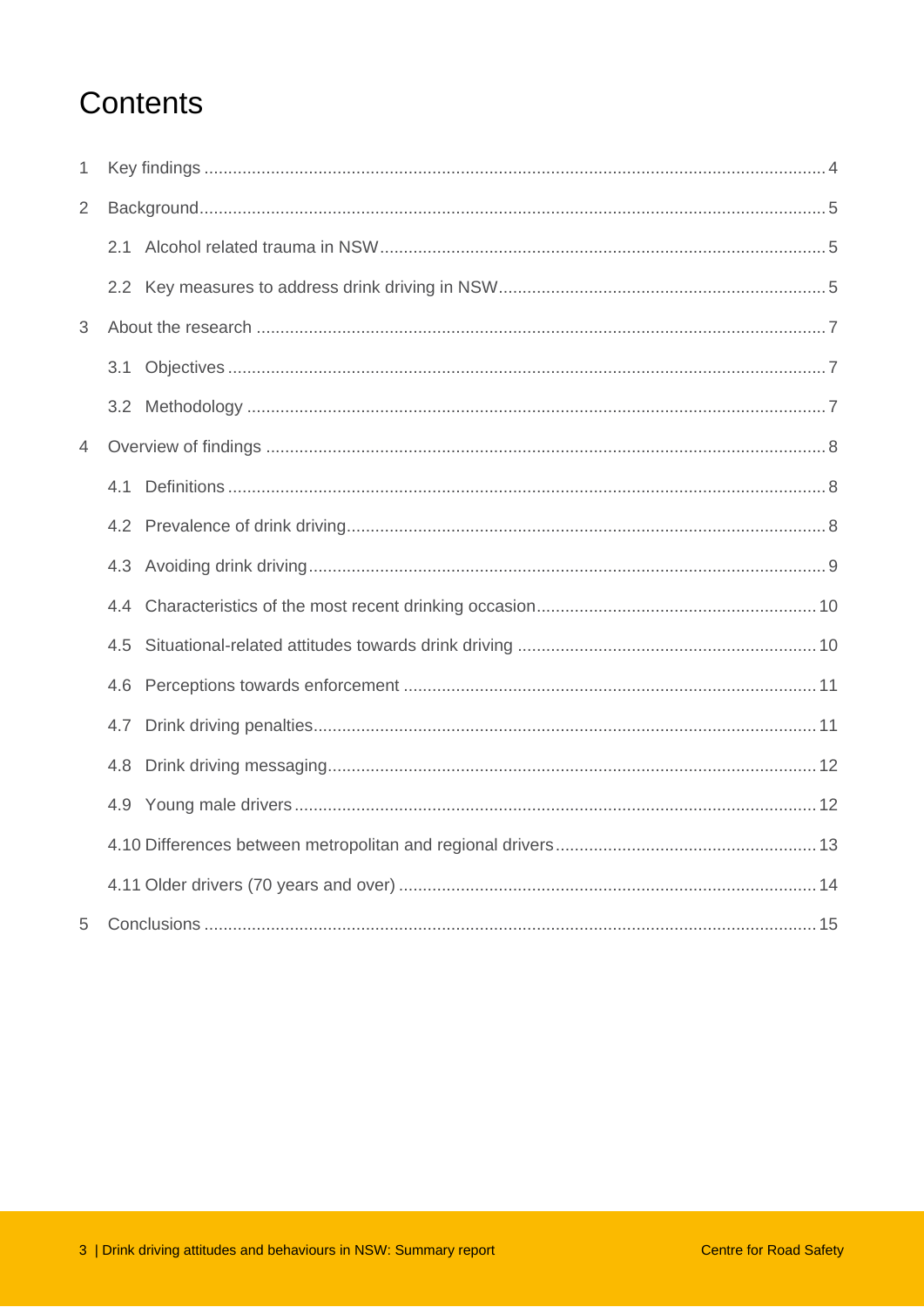## <span id="page-3-0"></span>**1 Key findings**

This document provides a summary of the final report of the research into drink driving attitudes and behaviours in NSW in 2019. High-level key findings include:

- The prevalence of drink driving ('knowingly' or 'might have') has increased over the last five years, with 25 per cent of NSW drivers stating they had drink driven in the last six months, up from 18 per cent in 2014.
- Both males and females aged 16-25 had a high prevalence of drink driving, with 39 per cent having done so in the last six months. Prevalence was particularly high for both males and females in metro areas (38% and 35% respectively), and females in regional areas (50%).
- Males aged 16-25 were more likely to have drink driven 'knowingly', especially in the last month, with seven per cent having done so two to three times in the last month, compared with only one per cent of all NSW drivers. They displayed higher levels of overconfidence, and were less likely to: plan ahead to not drive home when drinking, be concerned about their social image, be deterred by drink driving penalties, and think they would get caught for driving over the legal blood alcohol concentration (BAC) limit.
- Drink drivers differed from all NSW drivers on a number of drink driving attitudes and behaviours. For example, drink drivers were less likely to plan ahead when going out and drinking, and were more likely to justify drink driving in certain situations (such as when the distance is short or when they need the car the next morning).
- In general, there is high visibility of random breath testing (RBT) in NSW, with 83% of NSW drivers agreeing that RBT is unpredictable and they can get tested any place and any time. However drink drivers were less likely to feel at risk of getting caught than all NSW drivers (57% 'somewhat likely' or 'very likely', vs. 62% overall).
- Compared to all drivers, drink drivers were more likely to be aware of the penalties available for NSW drink driving offences, were less likely to approve of the penalties, and were more likely to say they would make them a lot less likely to risk drink driving.
- When asked their opinion of lowering the legal BAC limit, 36 per cent of NSW drivers approved of lowering it to .02 and 23 per cent approved of lowering it to zero. Approval was lower for drink drivers (30 per cent and 21 per cent respectively).
- Metropolitan and regional driver populations showed similar responses for the majority of measures. However metropolitan drivers were more likely to catch public transport when drinking and more likely to leave a drinking venue later at night, while regional drivers were more likely to drink at services or sporting clubs and be living closer to their final drinking venue. Regional drivers were more likely to be deterred by drink driving penalties, perhaps reflecting their greater reliance on the car.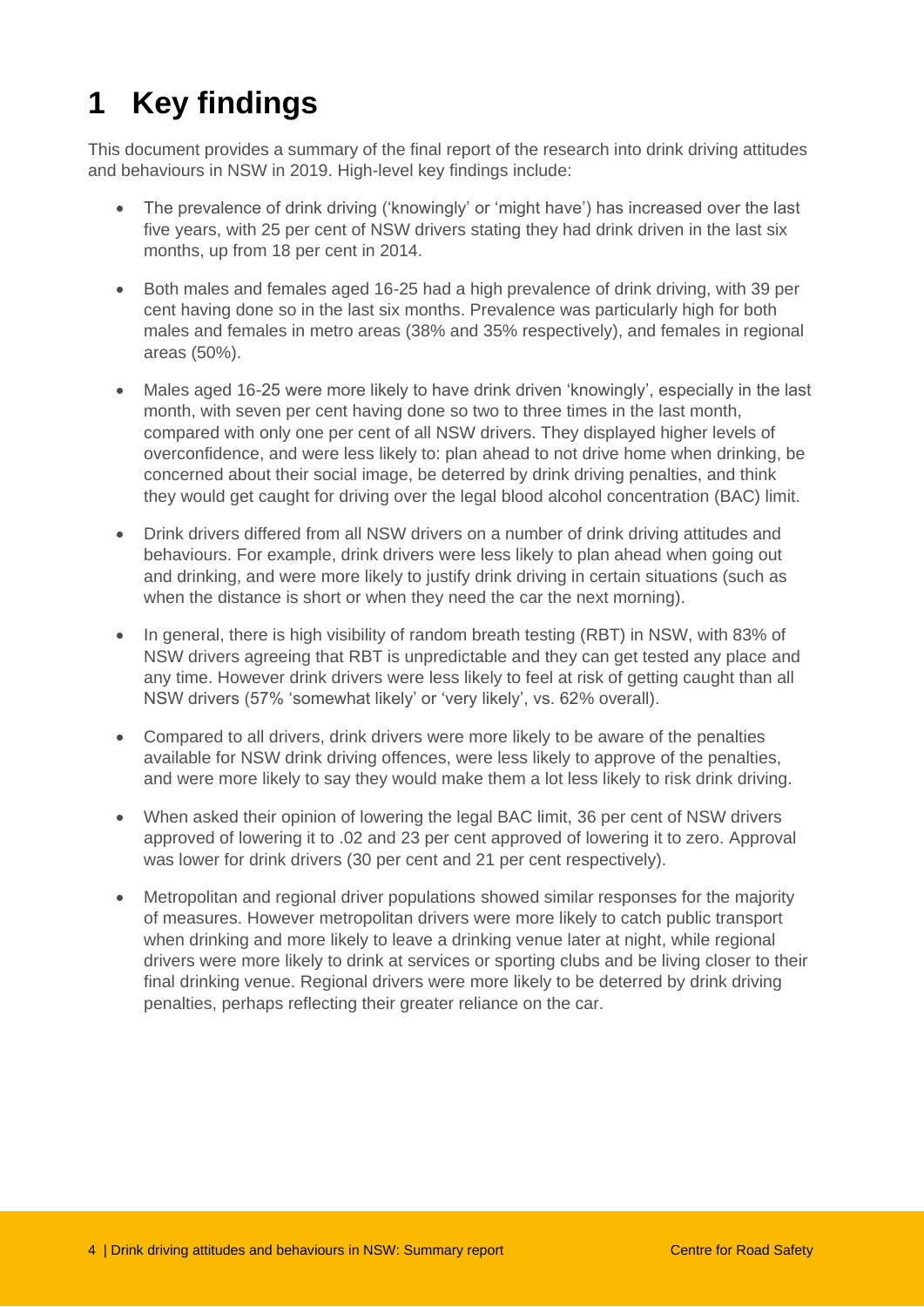## <span id="page-4-0"></span>**2 Background**

## <span id="page-4-1"></span>2.1 Alcohol related trauma in NSW

'Drink driving', or driving when over the legal blood alcohol concentration (BAC) limit, remains a prominent road safety issue in NSW. Overall, from 2014 to 2018 combined, there were 275 fatalities from crashes involving alcohol, and 1,951 people were seriously injured. It contributed to 15 per cent of all road fatalities between 2014 and 2018 and seven per cent of all serious injuries in the same period.

While alcohol-related road fatalities have trended downward since the 1980s (389 people killed in alcohol-related crashes in 1980, compared with 45 in 2015), this trend has appeared to flatten or increase slightly over more recent years (59 fatalities in 2016 and 66 in 2018). The same is true for alcohol-related serious injuries.

### <span id="page-4-2"></span>2.2 Key measures to address drink driving in NSW

NSW has a number of initiatives which aim to deter people from driving with an illegal BAC level, as well as programs to assist repeat offenders to change their attitudes and behaviours.

#### Tiered blood alcohol concentration (BAC) limits

NSW has three blood alcohol concentration (BAC) limits, which are based on the category of a driver's licence and the type of vehicle they are driving:

- Zero BAC for learner, provisional 1 and provisional 2 drivers/riders, as well as visiting drivers/riders holding an overseas or interstate learner, provisional or equivalent licence.
- Under 0.02 for drivers of "gross vehicle mass" greater than 13.9 tonnes, of vehicles carrying dangerous goods, or of public vehicles such as taxis and bus drivers.
- Under 0.05 for all other licence classes not subject to a lower limit.

#### Random breath testing

Random breath testing started in 1982. Since then, trauma from fatal crashes involving alcohol has dropped from about 40 per cent of all fatalities to the 2017 level of 15 per cent. NSW Police conduct about 5 million breath tests each year in NSW.

#### Penalties for drink driving

There are a number of penalties for drink driving in NSW including loss of licence, fines, imprisonment, vehicle impounding and a requirement to install an alcohol interlock device.

As part of the Road Safety Plan 2021, penalties were strengthened to further deter drink driving and reduce alcohol related trauma on NSW roads. Changes included:

- the introduction of penalty and suspension notices in lieu of mandatory court attendance for lower range drink and drug driving first offenders, and increases in maximum courtissued fines for first and subsequent offences in this range (effective 20 May 2019)
- the extension of mandatory alcohol interlocks to mid-range drink driving first offenders (effective 3 December 2018)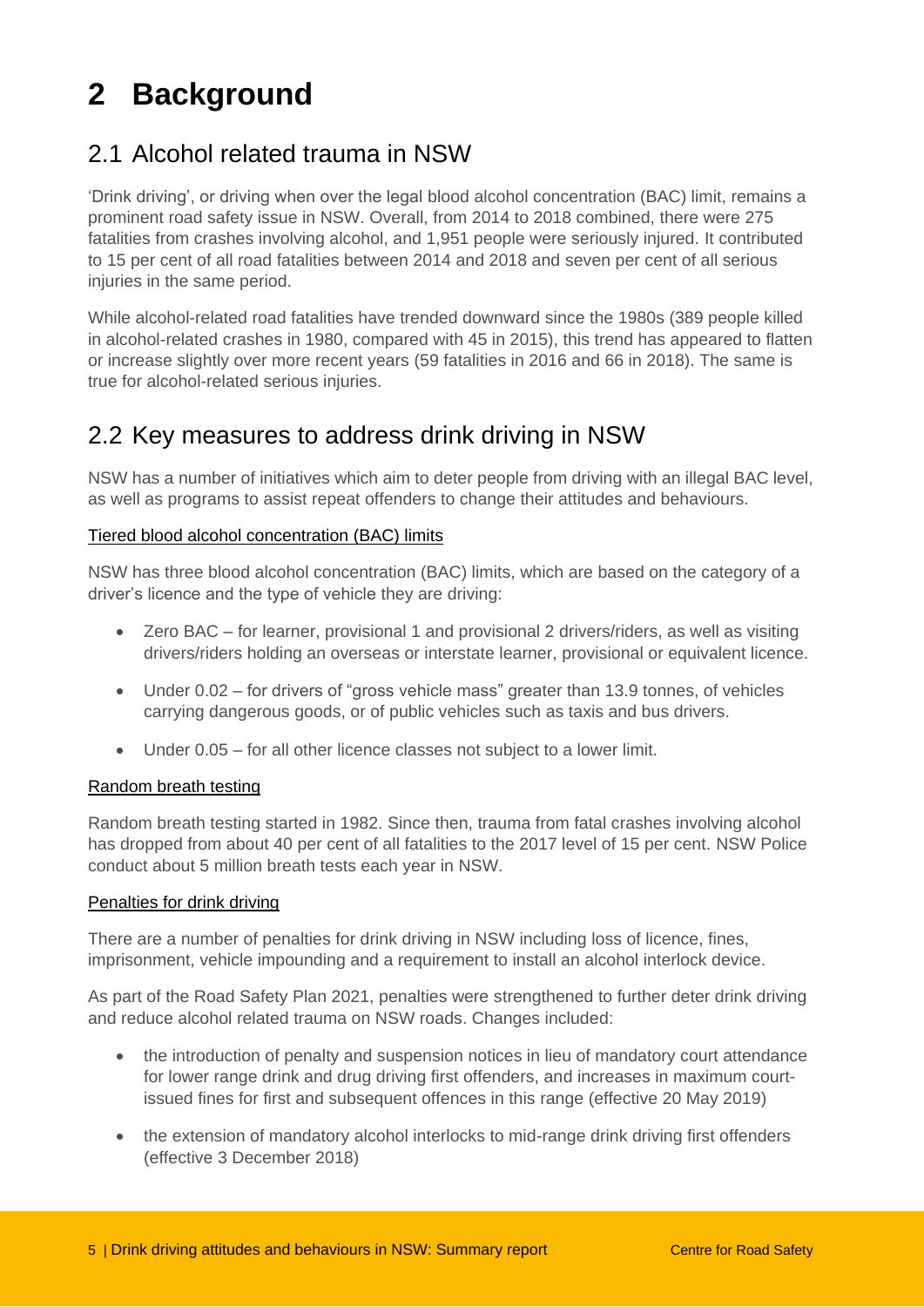• the option for vehicle sanctions at the roadside for high risk drink driving offenders (effective 3 December 2018)

#### Sober Driver Program

The Sober Driver Program is a 20 hour group program that helps change the attitudes and behaviours of repeat and high risk drink drive offenders, reducing their likelihood of further offences. In NSW the Sober Driver Program is only available to convicted drink drive offenders who are subject to the supervision of Community Corrections or those who are subject to interlock exemption orders.

#### Advertising campaigns

Transport for NSW runs a number of education and awareness campaigns to engage the community and help change unsafe behaviours on the roads, including drink driving. The *Plan B* drink driving campaign is about making positive choices to get home safely after a night out. The main message of the campaign is if you are drinking, don't drive. You need to have a Plan B to get home.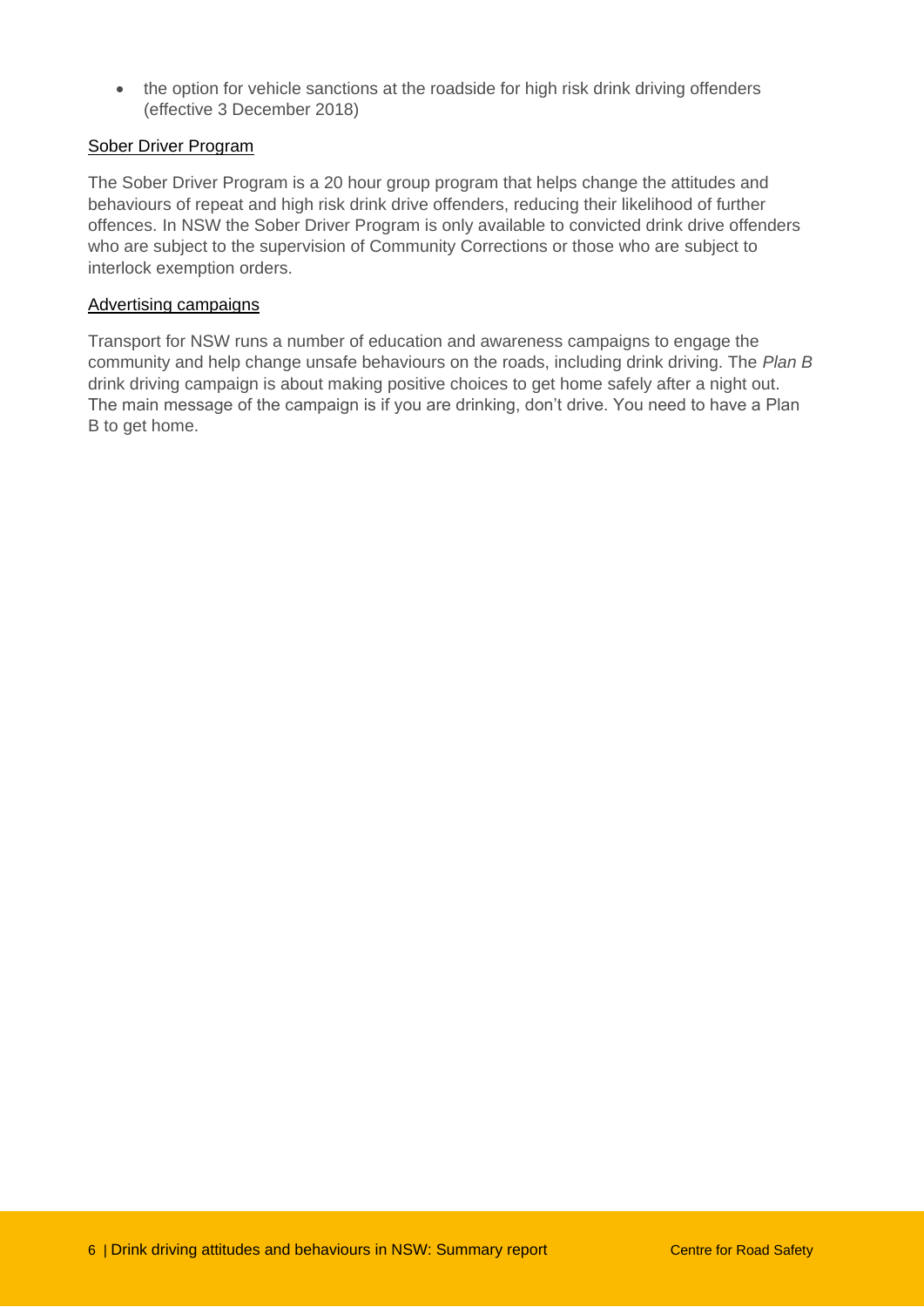## <span id="page-6-0"></span>**3 About the research**

The Centre for Road Safety commissioned Ipsos Public Affairs Pty. Ltd. to undertake research into drink driving attitudes and behaviours in NSW. This research is part of a series of NSW drink driving attitudinal research, with the most recent iterations conducted in 2014 and 2007. This summary report presents the key findings of this research.

## <span id="page-6-1"></span>3.1 Objectives

The main objective of this research was to gain a better understanding of drink driving attitudes and behaviours among the NSW driver population, and more specifically to:

- determine the current prevalence of drink driving in NSW
- understand the current knowledge, attitudes and self-reported behaviours towards drink driving, and identify differences by drink driving prevalence
- understand perceptions of and attitudes towards enforcement
- understand knowledge of and attitudes towards penalties for drink driving offences, and their effect on deterrence, and
- explore perceptions of current messaging around drink driving.

## <span id="page-6-2"></span>3.2 Methodology

Previous iterations of this research were conducted using Computer Assisted Telephone Interviewing (CATI), while the current study was conducted via an online questionnaire. To account for this difference, a series of N=400 CATI interviews was conducted and used to calibrate the 2007 and 2014 data to allow for comparisons of data over time.

The online questionnaire was completed in April 2019 by 2,133 respondents aged 16 and over, all of whom were NSW licenced drivers who drove at least once every three months and consumed alcohol at least once a month. There were quotas on age, gender and location (metropolitan v regional) to ensure a representative sample of the NSW driving population.

Throughout this report, the findings are presented both for the entire NSW driving population, and with comparisons by age, gender, location (metropolitan vs. regional) and whether they said they had driven over the legal BAC limit in the last six months ('drink drivers').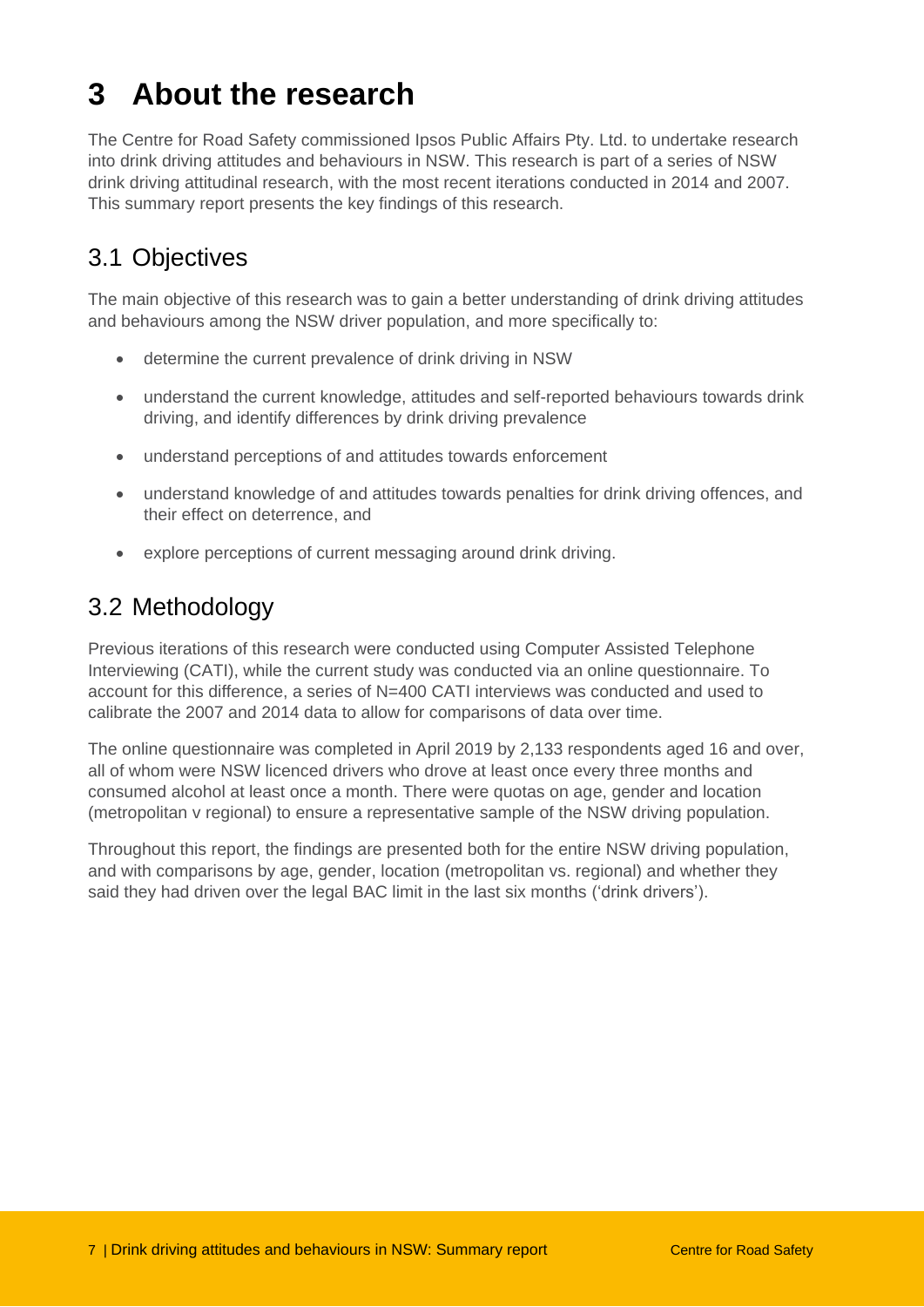## <span id="page-7-0"></span>**4 Overview of findings**

## <span id="page-7-1"></span>4.1 Definitions

It should be noted respondents were asked if they had driven when they were over the legal BAC limit for their licence class, both in the last six months and at any time in their life. For both questions they were asked if they had done so 'knowing' they were over the limit, and also if they had done so when they thought they might have been over the limit. Throughout this report, the term 'drink drivers' refers to those that responded yes to at least one of 'knowingly' and 'might have', in the last six months. Both groups ('knowingly' and 'might have') were combined to provide a more meaningful analysis as they displayed similar attitudes.

## <span id="page-7-2"></span>4.2 Prevalence of drink driving

Overall, 51 per cent of NSW drivers reported that they had drink driven in their lifetime, compared with 55 per cent in 2014. This compares with 25 per cent of NSW drivers who reported that they had drink driven in the last six months, up from 18 per cent in 2014.

The self-reported prevalence varied between population groups (see Figure 1 below). Those with the highest prevalence of drink driving in the last six months included:

- regional females aged 16-25 (50 per cent)
- regional males aged 26-39 (40 per cent)
- metropolitan males aged 16-25 (38 per cent)
- regional males aged 40-49 (35 per cent) and
- metropolitan females aged 16-25 (35 per cent).

#### **Figure 1: Prevalence of drink driving by gender, location, age and recency (% within each group)**

**51 62 <sup>38</sup> <sup>32</sup> <sup>38</sup> 47 57 <sup>48</sup> <sup>42</sup> <sup>49</sup> 58 <sup>45</sup> <sup>52</sup> <sup>50</sup> <sup>60</sup> <sup>55</sup> <sup>54</sup> <sup>55</sup> <sup>58</sup> <sup>65</sup> <sup>66</sup> <sup>24</sup> <sup>10</sup> 22 34 <sup>42</sup> <sup>28</sup> <sup>6</sup> <sup>20</sup> <sup>29</sup> 31 18 5 26 28 <sup>29</sup> <sup>32</sup> <sup>10</sup> <sup>16</sup> 24 24 22 21 14 34 33 <sup>19</sup> <sup>23</sup> 23 24 20 18 24 42 22 17 10 13 32 26 14 10 13 4 <sup>14</sup> <sup>6</sup> 2 1 2 <sup>15</sup> <sup>9</sup> <sup>9</sup> 2 8 4 1 3 4 4 1** 0% 10% 20% 30% 40% 50% 60% 70% 80% 90% 100% Non-drink drivers More than 6 months ago MB etween 2-6 months ago MI Less than 1 month ago **TOTAL Regional**<br>
40-49 (n=43)<br>
40-49 (n=13)<br>
50-69 (n=261)<br>
70+ (n=38)<br>
40-49 (n=261)<br>
40-49 (n=202)<br>
70+ (n=50)<br>
70+ (n=50)<br>
40-49 (n=50)<br>
50-69 (n=50)<br>
70+ (n=50)<br>
50-69 (n=50)<br>
70+ (n=50)<br>
70+ (n=50)<br>
70+ (n=50)<br>
70+ (n=50)<br> **MALES FEMALES** 16-25 (n=24)<br>
26-39 (n=43)<br>
26-39 (n=13)<br>
40-49 (n=13)<br>
50-69 (n=113)<br>
16-25 (n=201)<br>
26-39 (n=202)<br>
26-39 (n=202)<br>
30-69 (n=60)<br>
30-69 (n=50)<br>
30-69 (n=50)<br>
26-39 (n=200)<br>
30-69 (n=50)<br>
26-39 (n=200)<br>
26-39 (n=200)<br>
26-3 70+ (n=24)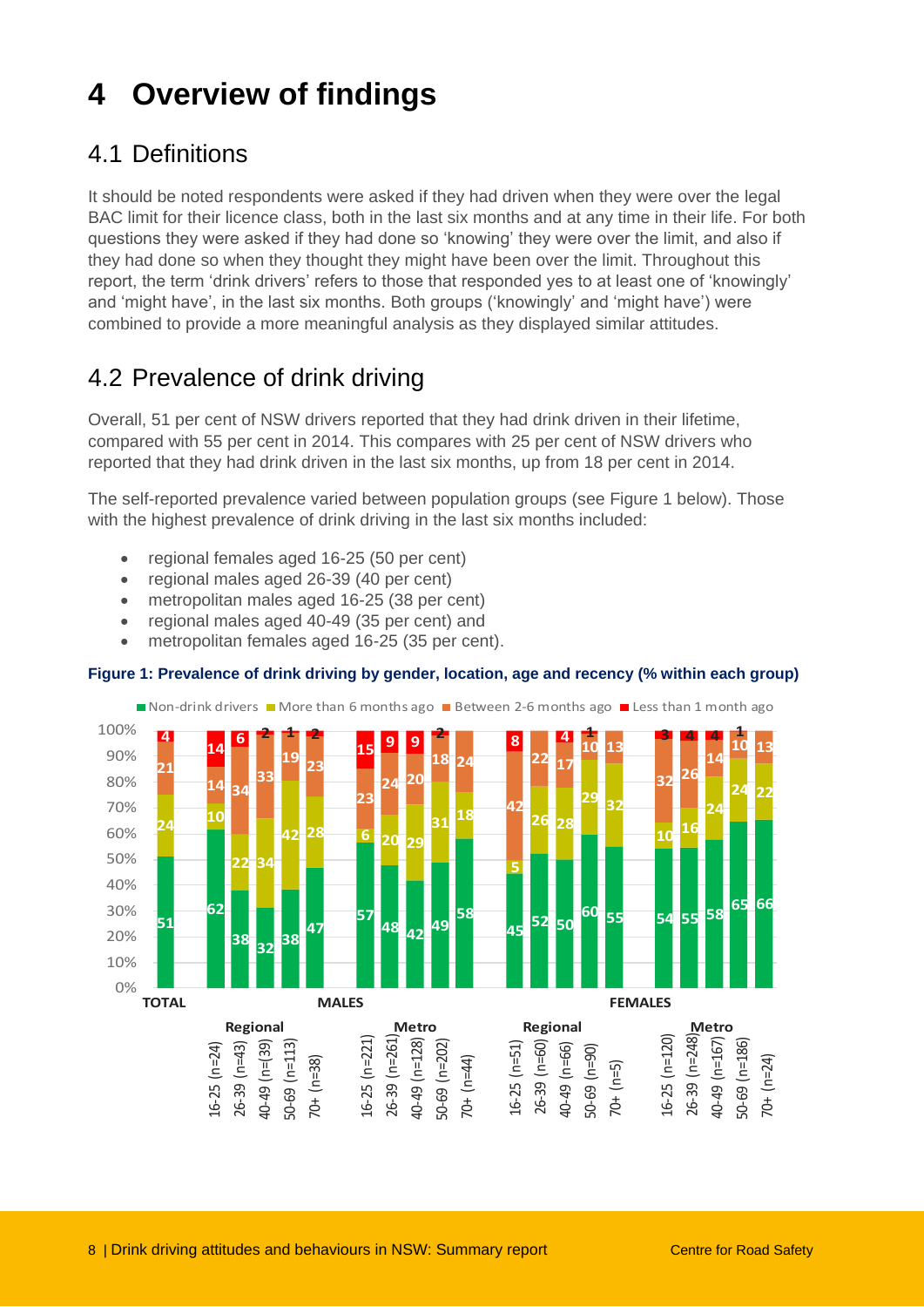Table 1 shows that certain female population groups with a high self-reported prevalence of drink driving (e.g. regional females aged 16-25), accounted for only a small proportion of all alcohol-related FSI crashes in 2014-2018. Conversely, certain male population groups with a low self-reported prevalence of drink driving (e.g. regional males aged 16-25), accounted for a large proportion of all alcohol-related FSI crashes in 2014-18. This may suggest that males are less likely to report that they might have been over the BAC limit at low levels when they are unsure, are less honest in self-reporting overall, or are driving at higher levels over the BAC limit than females, resulting in a greater crash risk and higher number of FSI crashes.

|                                       | Self-reported drink driving<br>prevalence         | Contribution to alcohol-<br>related FSI crashes 2014-18             |  |
|---------------------------------------|---------------------------------------------------|---------------------------------------------------------------------|--|
| <b>Population Group</b>               | Rank and prevalence<br>$(1 =$ highest prevalence) | Rank and proportion $(1 =$<br>highest proportion of FSI<br>crashes) |  |
| Regional females aged 16-25           | $1(50\%)$                                         | 11 (2.9%)                                                           |  |
| Regional males aged 26-39 (40%)       | 2(40%)                                            | 1 (17.8%)                                                           |  |
| Metropolitan males aged 16-25 (38%)   | 3(38%)                                            | 4(9.5%)                                                             |  |
| Regional males aged 40-49 (35%)       | 4 (35%)                                           | 5(8.6%)                                                             |  |
| Metropolitan females aged 16-25 (35%) | 5(35%)                                            | 14 (1.5%)                                                           |  |
| Metropolitan males aged 26-39 (33%)   | 6(33%)                                            | $3(10.1\%)$                                                         |  |
| Metropolitan females aged 26-39 (30%) | 7(30%)                                            | 12 (2.1%)                                                           |  |
| Metropolitan males aged 40-49 (29%)   | 8(29%)                                            | 7 (4.5%)                                                            |  |
| Regional males aged 16-25 (28%)       | 9(28%)                                            | 2(17.4%)                                                            |  |

#### **Table 1: Comparison of self-reported drink driving prevalence compared with contribution to alcohol-related FSI crashes 2014-18 for certain population groups**

## <span id="page-8-0"></span>4.3 Avoiding drink driving

#### Reasons to not drink drive

The main reasons that NSW drivers said that they would not drink drive were because of concerns about safety rather than enforcement. The most common reasons were: it is unsafe/ dangerous (42%), the risk of crashing and hurting/killing themselves or others (42%), the risk of losing their licence (10%) or because it's illegal (10%).

#### Strategies to avoid drink driving

When considering all methods used (respondents could choose multiple), the top two most popular types of methods to avoid drink driving were:

- arranging some form of non-driving transport (i.e. 'not drink at all if driving', 'nominate a driver to stay under the limit', 'use public transport', 'organise a lift', 'catch a taxi/ rideshare' and 'walk') – 88 per cent of all NSW drivers, and
- limiting their drinking in some way (i.e. 'limit drinks to stay under the limit', 'drink low alcohol drinks', 'stop drinking early') – 62 per cent of all NSW drivers.

For the main method used to avoid drink driving, the top three were: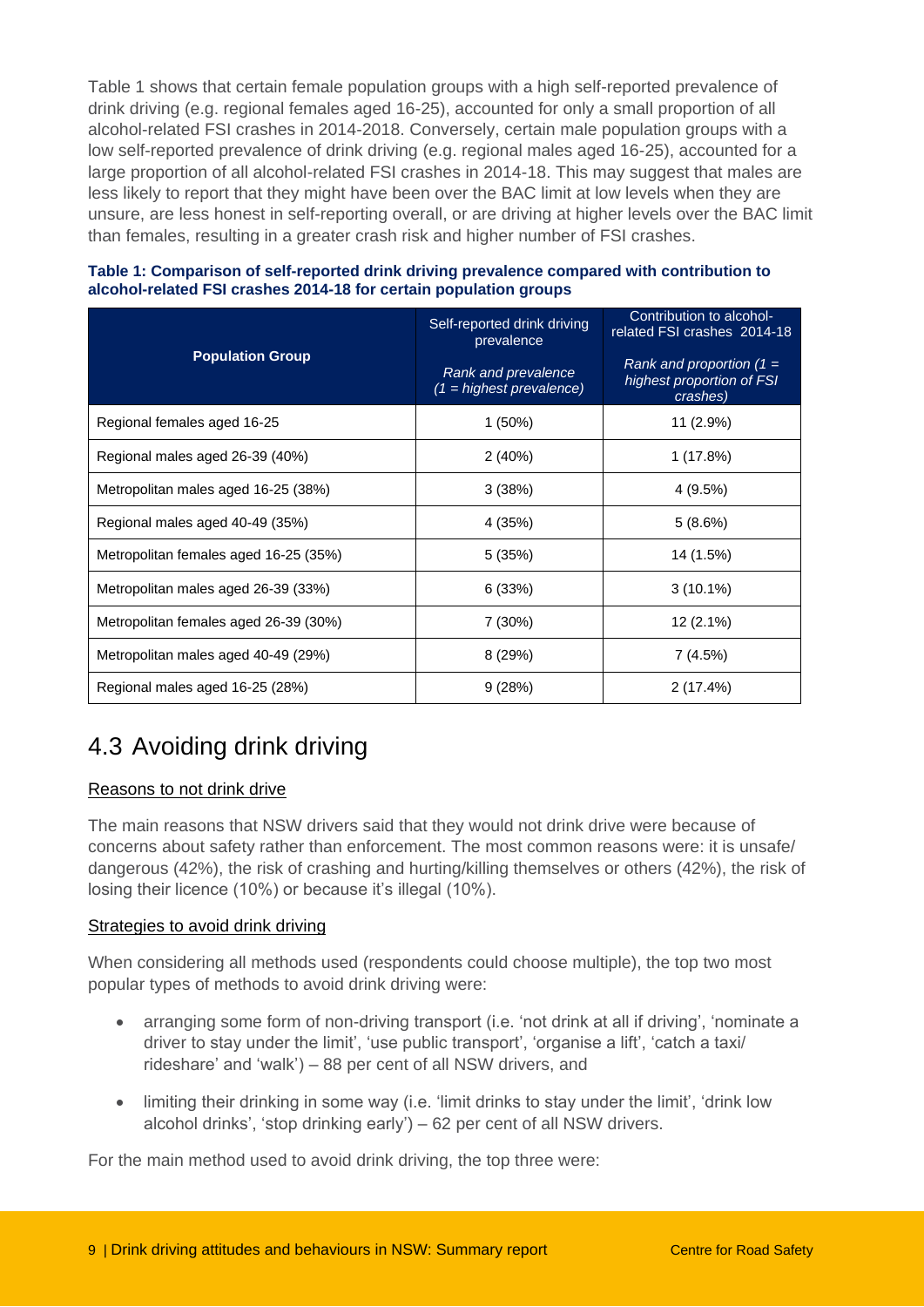- not drink at all if driving (18%)
- limit drinks to stay under the limit (17%), and
- $\bullet$  take a taxi / rideshare (13%).

Drink drivers were more likely than NSW drivers overall to say they avoid drink driving by 'judging how they feel' (22% vs. 10%)

#### Self-operated breath testers

Overall 13 per cent of NSW drivers reported that that they had ever used a self-operated breath tester. This was more likely for drink drivers (22%) and non-urban regional drivers (33%). 92 per cent of all NSW drivers said a self-operated breath tester would stop them from driving if it said they were over the limit, compared with only 86 per cent of drink drivers.

### <span id="page-9-0"></span>4.4 Characteristics of the most recent drinking occasion

NSW drivers who said they drove home over the limit on their most recent drinking occasion ("recent drink drivers") were more likely than all NSW drivers to:

- have been at their workplace before going out (31% vs. 11%)
- have personally driven to get to where they were drinking (87% vs. 35%), and
- have indicated that they lived or were staying more than 10km from the last venue they visited (41% vs. 32%, although not statistically significant due to small base size for recent drink drivers).

Drink driving appears to be more common between midnight and 3am, with 20 per cent of those who drink drove on their most recent drinking occasion leaving their final venue to go back home at this time, compared to 10% of all NSW drivers.

The main reasons for driving home even though they were over the limit, were: it was the quickest way (23%), I couldn't/didn't want to leave the car (20%) or it was the cheapest way  $(16\%)$ .

### <span id="page-9-1"></span>4.5 Situational-related attitudes towards drink driving

Situational factors such as driving short distances, on quiet roads or when one needed the car the next morning were strongly related to drink driving behaviour. For example, drink drivers were less likely to disagree with certain statements relating to undesirable behaviour, including:

- "If I was a bit over the limit I would still drive home if it wasn't far" (36% vs. 68% of all NSW drivers).
- "If you're a bit over the limit, driving home on quiet roads is okay" (53% vs. 76% of all NSW drivers).
- "Sometimes I need to drive home after drinking because I need the car the next morning" (41% vs. 64% of all NSW drivers).
- "I would drive over the limit if it was the only way for me to get home" (51% vs. 73% of all NSW drivers).
- "If I'm only driving myself I'm more likely to take bigger risks with alcohol (47% vs. 70% of all NSW drivers).
- $\bullet$  "Even though I may be over the legal limit, I know that I can still control the car" (45% vs. 65% of all NSW drivers).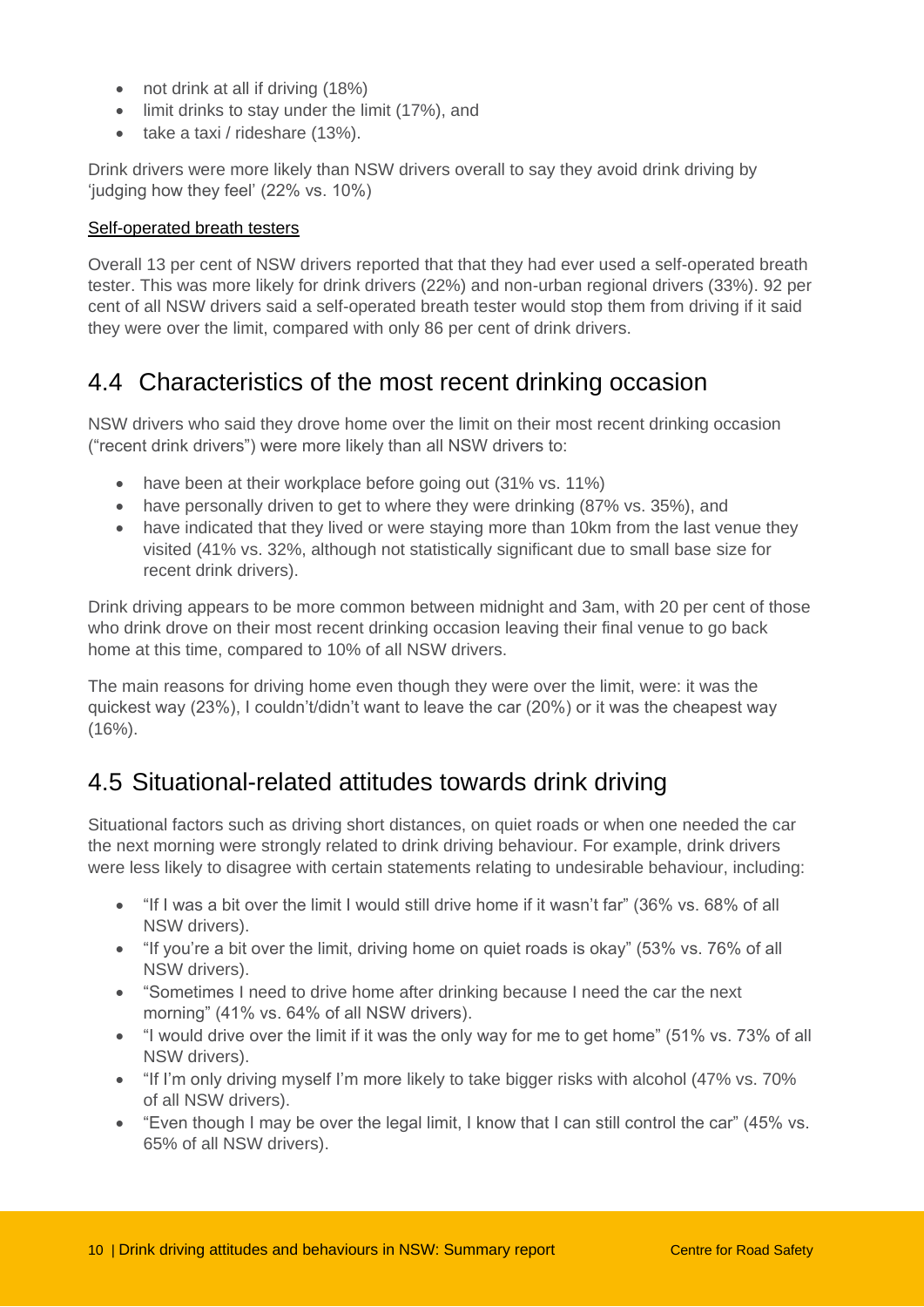"Although I'm planning to drink, I usually take the car when I go out and then just see what happens" (55% vs. 72% of all NSW drivers).

For many of these attitudes, disagreement has decreased slightly since 2007, however for most, agreement has also decreased. This has been offset by an increase in those who neither agree nor disagree. However, additionally, strong disagreement has increased. This indicates more polarising opinions than previously with people either moving towards a strong opinion or unsure/ no opinion.

In comparison to situational attitudes, social norming, perceptions of enforcement and safety factors had more limited associations with drink driving behaviour. Attitudes regarding these areas were almost entirely positive (in line with desirable behaviours), with little difference in these attitudes between drink drivers and non-drink drivers.

### <span id="page-10-0"></span>4.6 Perceptions towards enforcement

Overall 83 per cent of all NSW drivers agree that "Random Breath Testing (RBT) is unpredictable and I can get breath tested anyplace and anytime". Agreement was lower for drink drivers (74 per cent), Aboriginal and Torres Strait Islanders (60 per cent) and Culturally and Linguistically Diverse (CALD) respondents (70 per cent).

Drink drivers are less likely to feel at risk of getting caught (57 per cent 'somewhat' or 'very' likely vs. 62 per cent overall). The main reasons they gave for this are:

- o RBT is not done very often in my area (36% of drink drivers)
- o I never see police doing RBT in my area (30% of drink drivers), and
- o luck (29% of drink drivers).

The visibility of and frequency of being stopped for RBT has increased since 2007. In particular, the proportion of NSW drivers that had not seen an RBT in the last six months has declined from 22 per cent in 2007 to 9 per cent in 2019, and the proportion of drivers who said they were stopped by police for an RBT once or twice in the last six months increased from 44 per cent in 2007 to 57 per cent in 2019.

NSW drivers were more likely to say the last RBT they saw was a roadside RBT (69%) compared with mobile RBT (27%). Since 2007 there has been an increase in those seeing roadside RBT (from 58% to 69%) and a decrease in seeing mobile RBT (from 35% to 27%).

Despite 51 per cent of NSW drivers admitting they had drink driven in their lifetime (knowingly or 'might have'), only 7 per cent said they had ever been caught drink driving. Drink drivers were more likely to have ever been caught drink driving (15%).

## <span id="page-10-1"></span>4.7 Drink driving penalties

In general, approval of penalties was quite high, with greater approval from all NSW drivers compared with drink drivers, and for more serious offences. For all penalties investigated, drink drivers were more likely to be aware of the penalty than all NSW drivers, and more likely to be deterred by them. Awareness of penalties was generally quite low, indicating there could be a benefit in increasing awareness through education and campaigns, which would better harness the deterrent effect.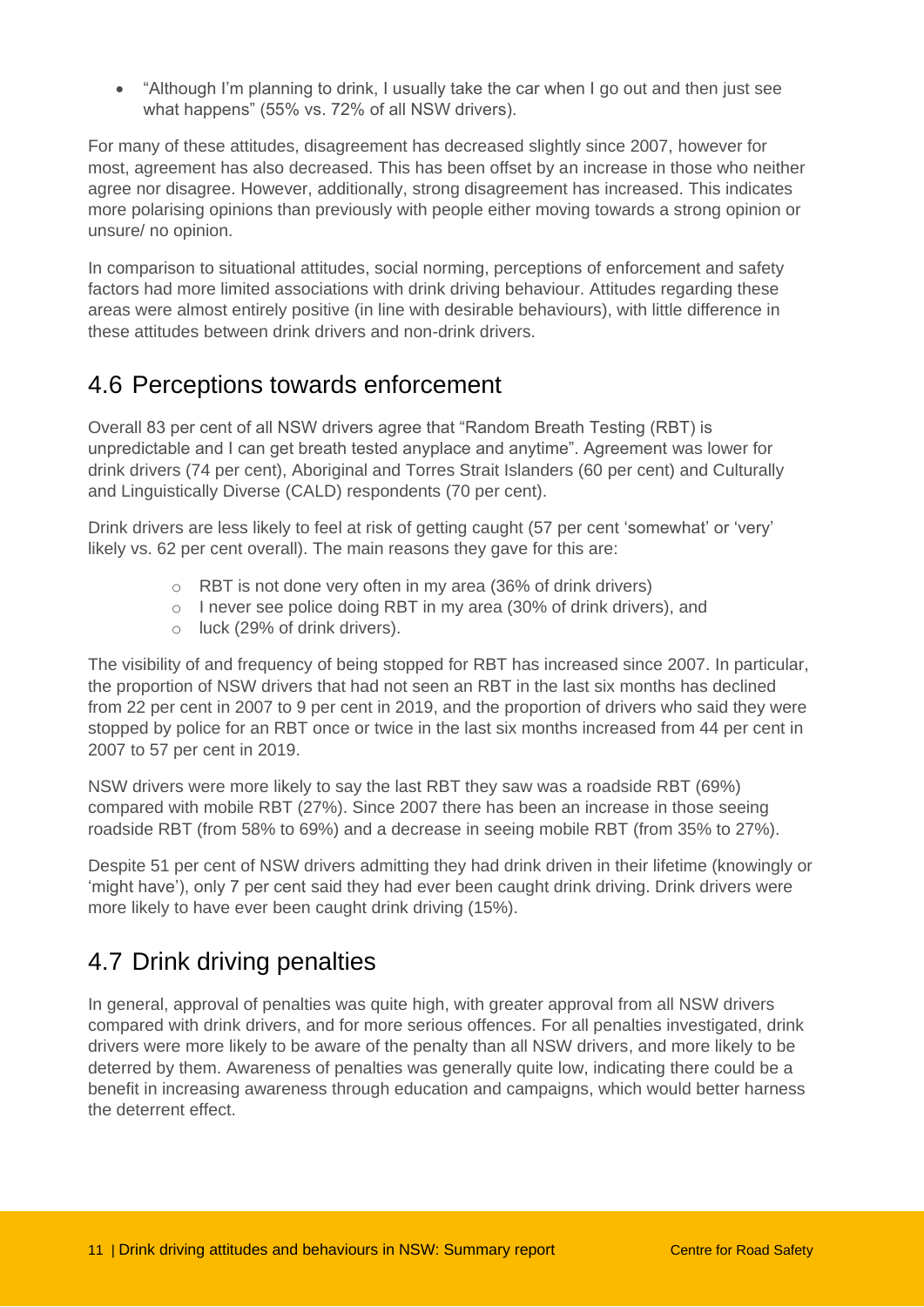#### **Table 2: Awareness, approval and deterrent effect of various drink driving penalties, by drink driving status**

| <b>Penalty</b>                                                                     | <b>Awareness</b>                 |                                | Net approval<br>(strongly + somewhat<br>approve) |                                | <b>Would make me</b><br>"a lot less likely to risk<br>drink driving"     |                                                                          |
|------------------------------------------------------------------------------------|----------------------------------|--------------------------------|--------------------------------------------------|--------------------------------|--------------------------------------------------------------------------|--------------------------------------------------------------------------|
|                                                                                    | <b>All NSW</b><br><b>drivers</b> | <b>Drink</b><br><b>drivers</b> | All NSW<br>drivers                               | <b>Drink</b><br><b>drivers</b> | <b>All NSW</b><br>drivers                                                | <b>Drink drivers</b>                                                     |
| MAIP – High risk offenders                                                         | 56%                              | 62%                            | 86%                                              | 82%                            | 29%                                                                      | 45%                                                                      |
| MAIP - First time<br>mid-range offenders                                           | 16%                              | 24%                            | 64%                                              | 56%                            | 29%<br>(MAIP for<br>either high<br>risk or first<br>time, mid-<br>range) | 45%<br>(MAIP for<br>either high<br>risk or first<br>time, mid-<br>range) |
| Number plate confiscation<br>& vehicle impounding                                  | 28%                              | 34%                            | 86%                                              | 81%                            | 30%                                                                      | 51%                                                                      |
| Roadside licence loss &<br>on-the-spot fine for first<br>time mid-range offenders* | 21%                              | 27%                            | 61%                                              | 56%                            | 32%                                                                      | 54%                                                                      |

\*The questionnaire was administered prior to the introduction (and associated media and awareness strategy) of this penalty.

Thirty-six per cent of NSW drivers approved of lowering the legal BAC limit to .02 and 23 per cent approved of lowering the limit to zero. Approval was lower from drink drivers (30 per cent and 21 per cent respectively, see Table 3 below).

#### **Table 3: Disapproval of lowering the legal BAC limit to 0.02 and zero, by drink driving status**

| <b>Lowering the BAC</b> | Net disapproval (somewhat or strongly disapprove) |               |  |  |
|-------------------------|---------------------------------------------------|---------------|--|--|
|                         | <b>All NSW drivers</b>                            | Drink drivers |  |  |
| Lowering BAC to .02     | 45%                                               | 54%           |  |  |
| Lowering BAC to 0       | 64%                                               | 68%           |  |  |

## <span id="page-11-0"></span>4.8 Drink driving messaging

Drink driving messaging continues to be broadcast in NSW through various channels such as television, radio and online. Forty-seven per cent of NSW drivers recalled seeing or hearing road safety messages about drink driving recently. This was higher for males aged 16-25 (56%), novice drivers (55%) and drink drivers (51%). The most common drink driving safety messages recalled were generic, with almost one in three (30%) describing these as "don't drink and drive" or "don't drive when over the limit." This was followed by "you will get caught" (15%) and "drink driving is dangerous /causes crashes / can kill" (14%).

### <span id="page-11-1"></span>4.9 Young male drivers

Young males aged 16-25 have historically high rates of drink driving. Based on this they were oversampled in the current study to allow more detailed analysis of their drink driving attitudes and behaviours.

Young males aged 16-25 differed from all NSW drivers in a number of areas. They were: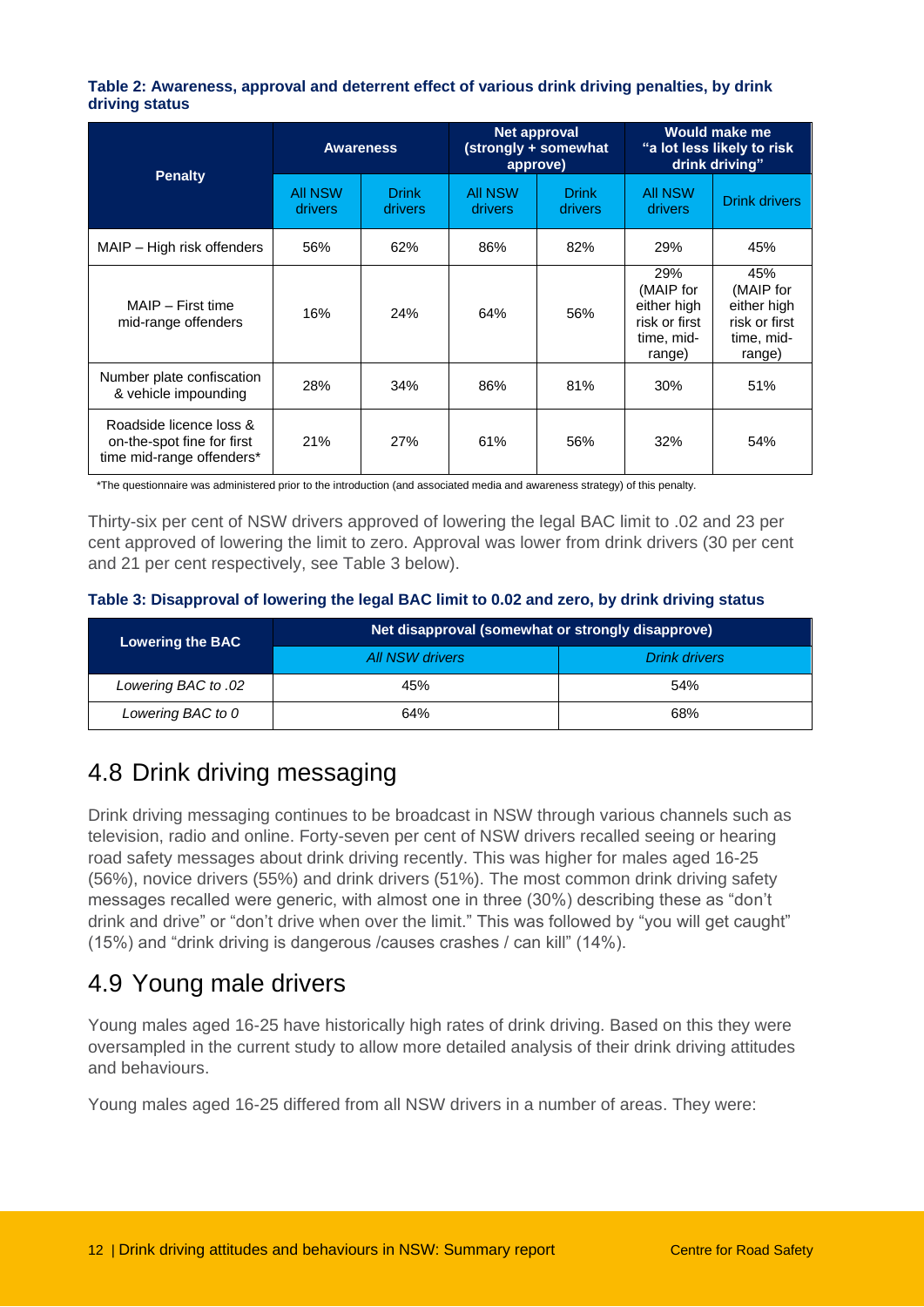- more likely to have drink driven 'knowingly' especially in the last month seven per cent had drink driven 2-3 times in the last month (vs 1% of all NSW drivers) and 10 per cent had done so once in the last month (versus 5% of all drivers)
- less likely to plan not to drink drive only 60 per cent disagreed with the statement "Although I'm planning to drink, I usually take the car when I go out and then just see what happens", compared with 72 per cent of all NSW drivers
- more likely to display overconfidence  $-23$  per cent agreed If you're a bit over the limit, driving home on quiet roads is okay" (vs. 10% of all drivers)
- less likely to be concerned about their social image only 69 per cent agreed "I would feel ashamed and embarrassed if I ever got caught drink driving" (vs. 84% of all drivers)
- less likely to think they will get caught:
	- o 26 per cent agreed "Even if I drink it is unlikely I will get caught" (vs. 14% of all drivers)
	- $\circ$  18 per cent agreed "I know when and where the RBT operations occur and I will be able to avoid them (vs. 8% of all drivers)
- less likely to be deterred by drink driving penalties only 64 per cent agreed "I am worried that if I get caught drink driving I will lose my licence" (vs. 80% of all drivers)

### <span id="page-12-0"></span>4.10 Differences between metropolitan and regional drivers

Metropolitan and regional driver populations were similar to each other for the majority of measures. Notable differences included the following:

Those living in metropolitan areas (Sydney, Wollongong, Newcastle) were more likely to say that they 'use public transport' as the main method to avoid driving over the legal BAC limit (11% vs. 8% of all NSW drivers).

On their last drinking occasion:

- regional drivers were more likely to have gone to services of sporting clubs compared with all NSW drivers (24% vs. 18%)
- metro drivers were more likely to catch public transport to the venue (17% vs. 12% of all NSW drivers and 3% of regional drivers) and from the venue (15% vs. 11% of all NSW drivers)
- regional drivers were more likely to be staying or living closer to the last venue they drank at (15% less than 1km and 39% between 1-5kms), while metro drivers were more likely to use venues further away (36% over 10kms).

Drink driving enforcement and penalties appear to be more effective deterrents among regional drivers, perhaps reflecting their greater reliance on their car. For example, 62 per cent strongly agreed that "I am worried that if I get caught drink driving I will lose my licence" (vs. 57% of all NSW drivers).

Further, 31 per cent strongly agreed that the risk of having to use an alcohol interlock device stops them from drink driving (vs. 26% of all NSW drivers). Awareness of the Mandatory Alcohol Interlock Program (MAIP) for repeat and high-range drink drivers was higher in regional areas (67%) when compared to all NSW drivers (56%). However, awareness of extending the MAIP to first-time mid-range drink drivers was similar to all NSW drivers (18% vs. 16%).

Regional drivers were more likely to say that they would not drive if a self-operated breath tester said that they were over the limit (96%), compared with all NSW drivers (92%).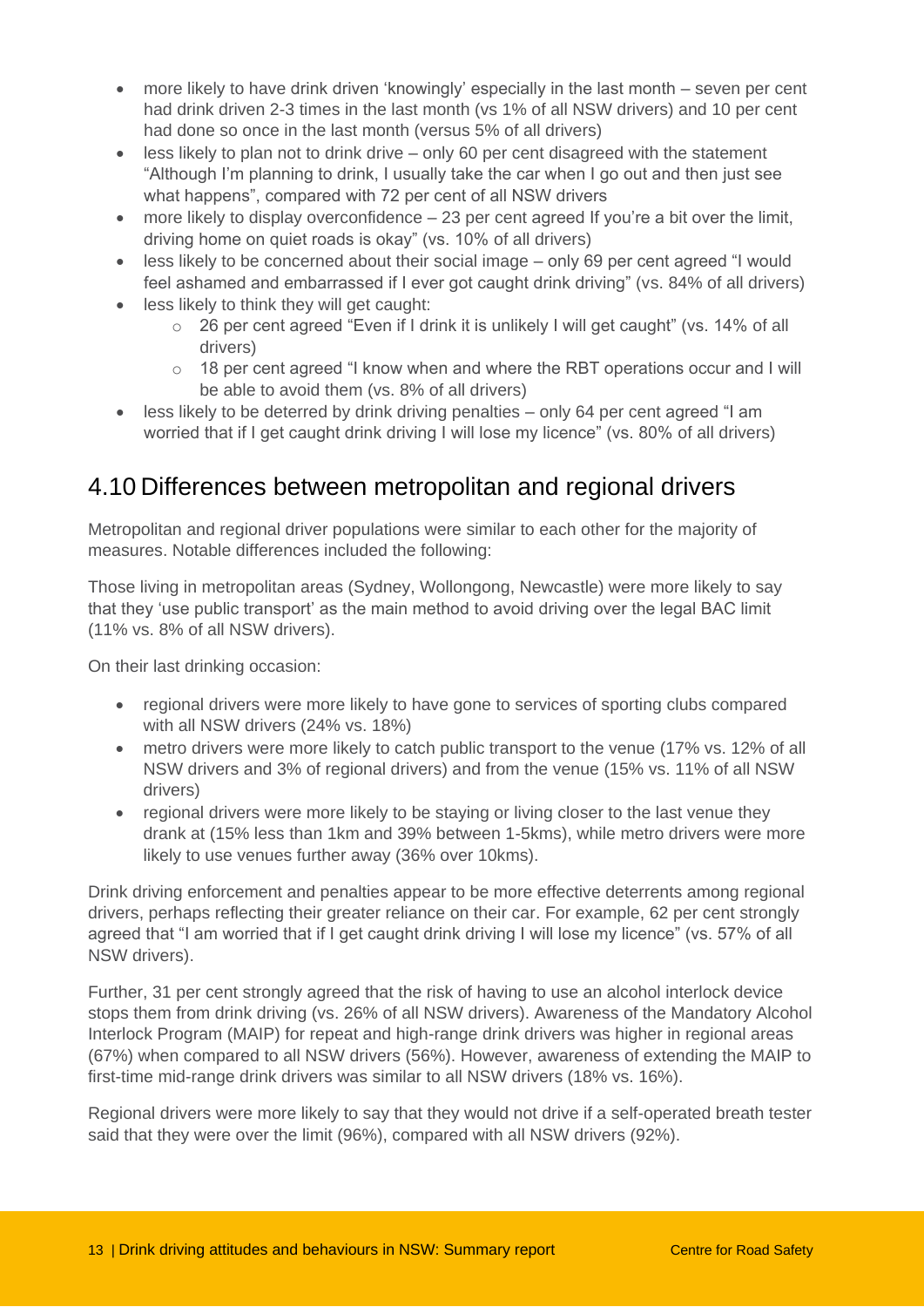Interestingly, for females aged 16-25, drink driving in the last six months was higher for regional drivers (50% vs. 35% for metro); but for males aged 16-25, drink driving in the last six months was higher for metro drivers (38% vs. 28% regional).

## <span id="page-13-0"></span>4.11 Older drivers (70 years and over)

As the number of older people (aged over 70 years) in NSW increases, so does the number of older drivers in NSW. Accordingly, it is important to understand if there are any differences in drink driving attitudes and behaviours for this group.

Older drivers did not appear to differ significantly from all NSW drivers in most areas. Key differences included:

- to avoid drink driving, older drivers were more likely than all NSW drivers to limit drinks to stay under the limit (28% vs. 17%) and less likely to use alternate modes of transport such as public transport (2% vs. 8%) or catching a taxi/rideshare (4% vs. 13%)
- older drivers tended to be less likely to take risks with drink driving:
	- o 58 per cent strongly disagreed "Even though I may be over the legal limit, I know that I can still control the car" (vs. 42%)
	- $\circ$  67 per cent strongly disagreed "If you're a bit over the limit, driving home on quiet roads is okay" (vs. 52%)
	- $\circ$  60 per cent strongly disagreed "If I was a bit over the limit I would still drive home if it wasn't far" (vs. 46%)
- older drivers were more likely to think they will get caught if they drink and drive:
	- o 57 per cent strongly disagreed "even if I drink and drive it is unlikely I'd get caught" (vs. 40% of all NSW drivers)
	- $\circ$  73 per cent strongly disagreed "I know when and where RBT operations occur, and I will be able to avoid them" (vs. 52%), and
- older drivers were more likely to strongly endorse the following drink driving penalties:
	- $\circ$  MAIP for high-risk offenders (84% strongly approved vs. 65% of all NSW drivers)
	- o number plate confiscation and vehicle impounding (80% strongly approved vs. 62% of all NSW drivers).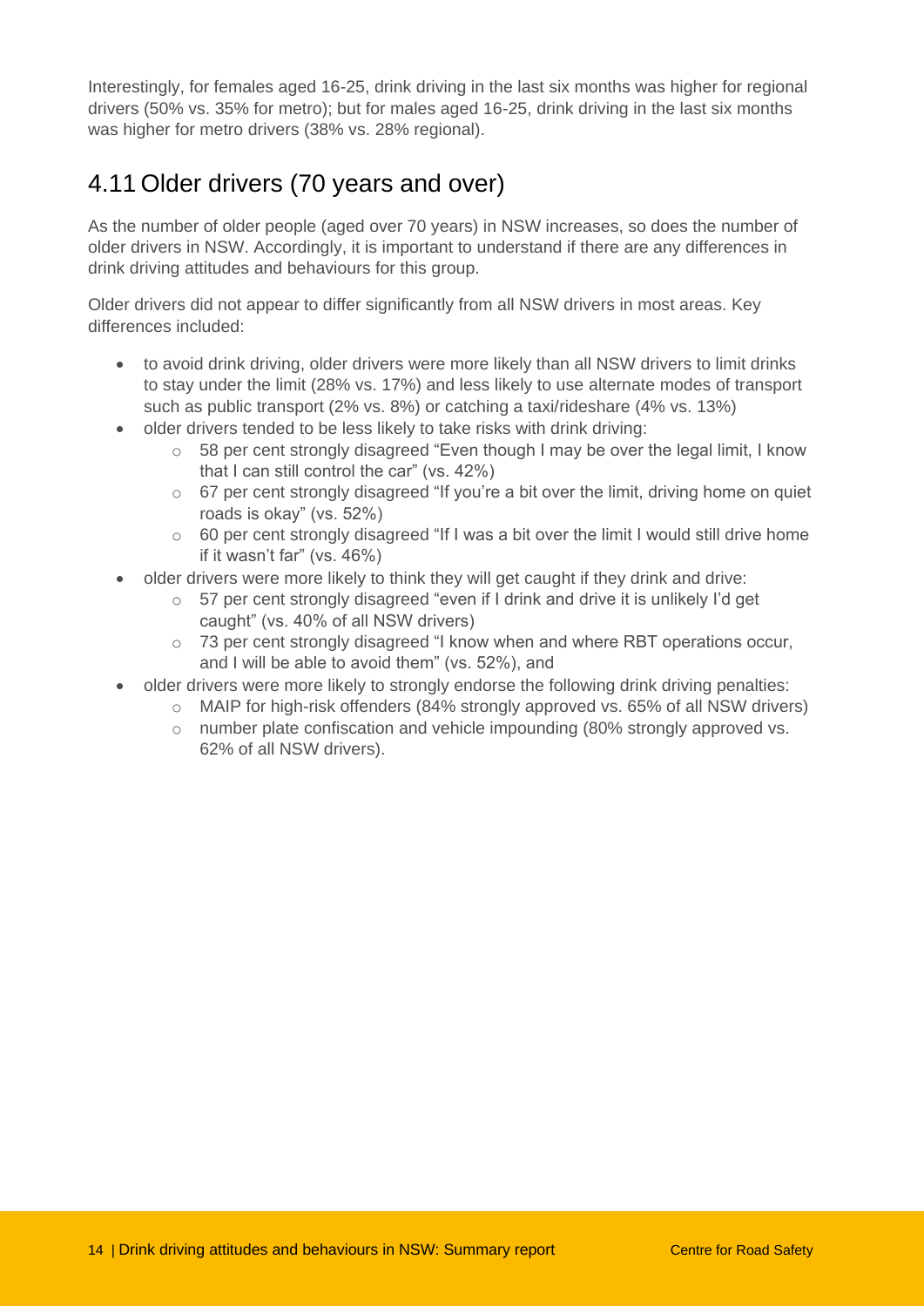## <span id="page-14-0"></span>**5 Conclusions**

Concerningly, the proportion of NSW drivers reporting they have driven over the legal BAC limit in the last six months (either 'knowingly' or 'might have') has increased from 18 per cent in 2014 to 25% in 2019. This was particularly high for those aged 16-25, with 39 per cent having done so in the last six months, including 50 per cent of females in regional areas. Those that had done so ('drink drivers') were more likely than all NSW drivers to rely on judging how they feel to determine if they are over the limit, less likely to plan ahead and more likely to display overconfidence.

A number of negative attitudes appear to differentiate between drink drivers and all NSW drivers, with drink drivers being more likely to justify drink driving in certain situations, such as when the distance is short, they need the car the next morning, it is the only way to get home, or they are alone. These situational factors had a stronger relationship with drink driving than factors such as social norming, perceptions of enforcement and safety, suggesting behaviour change and communications campaigns should focus on these aspects.

There were high levels of support overall for drink driving penalties, although drink drivers displayed slightly lower levels of support. The deterrent effect of each penalty appeared to be greater for drink drivers than all NSW drivers. Awareness of penalties was generally quite low, indicating there could be a benefit in increasing awareness through education and campaigns, which would better harness the deterrent effect. There was significant disapproval for lowering the BAC limit, suggesting public education is required about the risks of driving even with low BAC levels.

NSW drink driving campaigns are being reviewed in line with these findings and changes will be made to target situational-related attitudes, and increase awareness of the new penalties. The findings from this study will also be used to inform ongoing behaviour change programs. Further research is recommended to better understand the high prevalence of drink driving in females aged 16-25, to inform targeted campaigns and programs for this group.